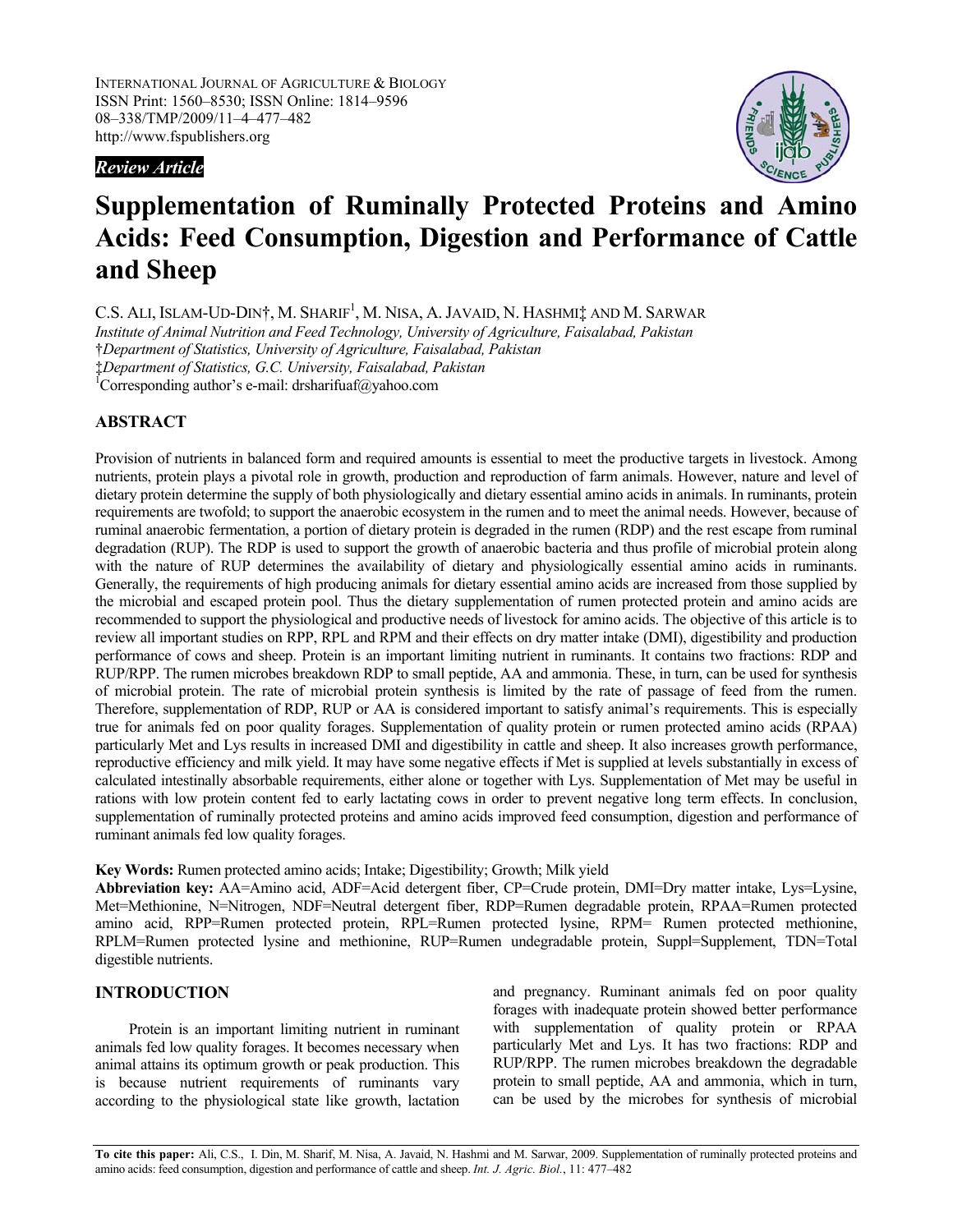protein. Its synthesis is limited by the rate of passage of feed from the rumen. Therefore, supplementation of RDP, RUP or AA is considered important to satisfy animal's requirements.

 Supplementation of RPM increases the proportion of dietary AA that is absorbed from the intestine (Archibeque *et al*., 2002). They said that the absorbed Met meets a critical limitation and improves the overall use of N in the diet. There is more potential to produce profit, while minimizing undesirable environmental impacts through modification of urea kinetics.

 To optimize the efficiency of utilization RPP/RUP, an optimum ratio of the RPP and RUP is essential (NRC, 2001). Under routine farm conditions, protein entering the small intestine is not sufficient to meet the production requirements of the animals. The following two requisites are important to support the utilization of RPPA: (a) the requirements must be able to hydrolyze the RUP in the small intestine and (b) the RUP must provide the required AA profile to the animal (Sarwar & Hassan, 2001). One of the basic goals of feeding proteins to ruminants is to provide adequate amounts of RDP to optimize the microbial protein synthesis and also to supply additional RUP required to optimize the absorbable AA flowing to the small intestine. Lysine is typically considered the most limiting AA for milk production. Experiments in dairy animals revealed that supplementation of L-lysine-HCl along with steam flakes corn rations increased microbial protein synthesis and flow of AA to the duodenum (Bernard *et al*., 2004).

 It is estimated that fairly large amount of RPM fed to ruminants enters the small intestine. Koening *et al*. (2002) reported that in lactating cows, liquid analog of Met fed along concentrate ration escaped rumen degradation @ of 39.5% irrespective of dose and the analog that escaped rumen degradation was likely absorbed and metabolized as in Met. Berthiaume *et al*. (2001) reported that addition of RPM in the diet of cows increased the duodenal flux of Met from rumen to small intestine leading to higher apparent digestibility of Met in the small intestine. Sixty percent of RPM by passed the rumen and 82% of that disappeared from small intestine. Arterial plasma Met concentration increased with RPM (45 vs 18 uM), while total AA concentration decreased. Feeding RPM resulted in higher concentration of urea-N and glucose in arterial plasma.

 The objective of the present review article was to collect important studies on RPP, RPL and RPM and their effects on DMI, digestibility and production performance of cows and sheep.

#### **Dry Matter Intake and Digestibility**

**Cattle.** Under normal farm conditions, feeding hay and silage with limited amount of dietary protein, the microbial synthesis in the rumen and their hydrolysis in small intestine are sufficient for maintenance and limited growth or milk production. Supplementation in the rumen of RPP/RPAA support high production levels (Armentano *et al*., 1993). Intestinal bioavailability of Met in the protected form ranges

from 22 to 32% (Koening & Rode, 2001). There are variable effects on DMI when different levels of RPM and RPL were supplemented with the basal diets of animals. In a trial with finishing calves, no response to supplemental Met alone suggest that synergistic effect of Met and Lys is responsible for the improved performance of ruminants (Klemesrud *et al*., 2000). In an effort to measure the ruminal effects of RPM in lactating cows, apparent digestibility of OM and NDF were higher for the diets supplemented with RPM than control diet (Noftsger *et al*., 2005). However, the rumen volatile fatty acids profile, ammonia concentration and bacterial N entering omasum were not affected.

 The supplementation of RPM and Lys in basal ration of pre-partum and post-partum dairy cows containing 18.5 and 16% CP showed no increase in DMI (Socha *et al*., 2005). Contarary to this, Piepenbrink *et al*. (1996) reported that addition of these RPAA, the DMI of the ration containing 18% CP was higher compared to ration containing 14% CP. Supplementation of RPP Met  $\omega$  2% of basal ration of multiparous cows did not affect the DMI (Armentano *et al*., 1997). However, they indicated that the threshold response to supplementation RPP is when forage contains approximately 7% CP or less, indicating that RUP/RPAA will be beneficial when animals are fed on average or poor quality forages.

Supplementation of RPM  $\omega$  10 g/d to the Holstein steers maintained on the grain feed gained  $(a)$  12% faster during 98 d of the trials as a direct response to the cubic effect of RPM on DMI. Results suggest a cost effective advantage for replacing 50% of soyabean meal N with urea to meet the AA requirements of beef animals (Hussein & Berger, 1995). Socha *et al*. (2005) reported improved intestinal amino acid supply in pre-partum and post-partum cows but no effect on body weights of cows receiving diets containing 18.5 and 16% CP supplemented with RPM and Lys.

**Sheep.** The digestibility of DM and CP increased when RUP content of the diets of ruminants increased (Haddad *et al*., 2005). Use of fish and blood meal (both are RUP ) in diets of goats and weathers at 12 and 15% levels revealed that ruminal organic matter and N digestibility were greater for lower level and decreased linearly with increasing fish meal levels (Soto Navarro *et al*., 2006). They also reported that duodenal flow of microbial and non microbial N was greater for 15% protein with increasing fish meal levels. Increasing magnitude of duodenal N flow as dietary levels of fish meal increased due to increasing extent of ruminal N recycling as level of fish meal and ration of intake of ruminally degraded N to TDN decreased (Van Soest, 1994). Fahmy *et al*. (1992) determined increased digestibility of NDF in lambs with soyabean meal in roughage based diets as compared to fish meal and corn gluten meal. They hypothesized that soyabean meal enhances rumen microbial growth and provides high quality AA in the intestine. Post ruminal digestibility of RUP and AA balance can be more important than total RUP supplementation (Noftsger & St-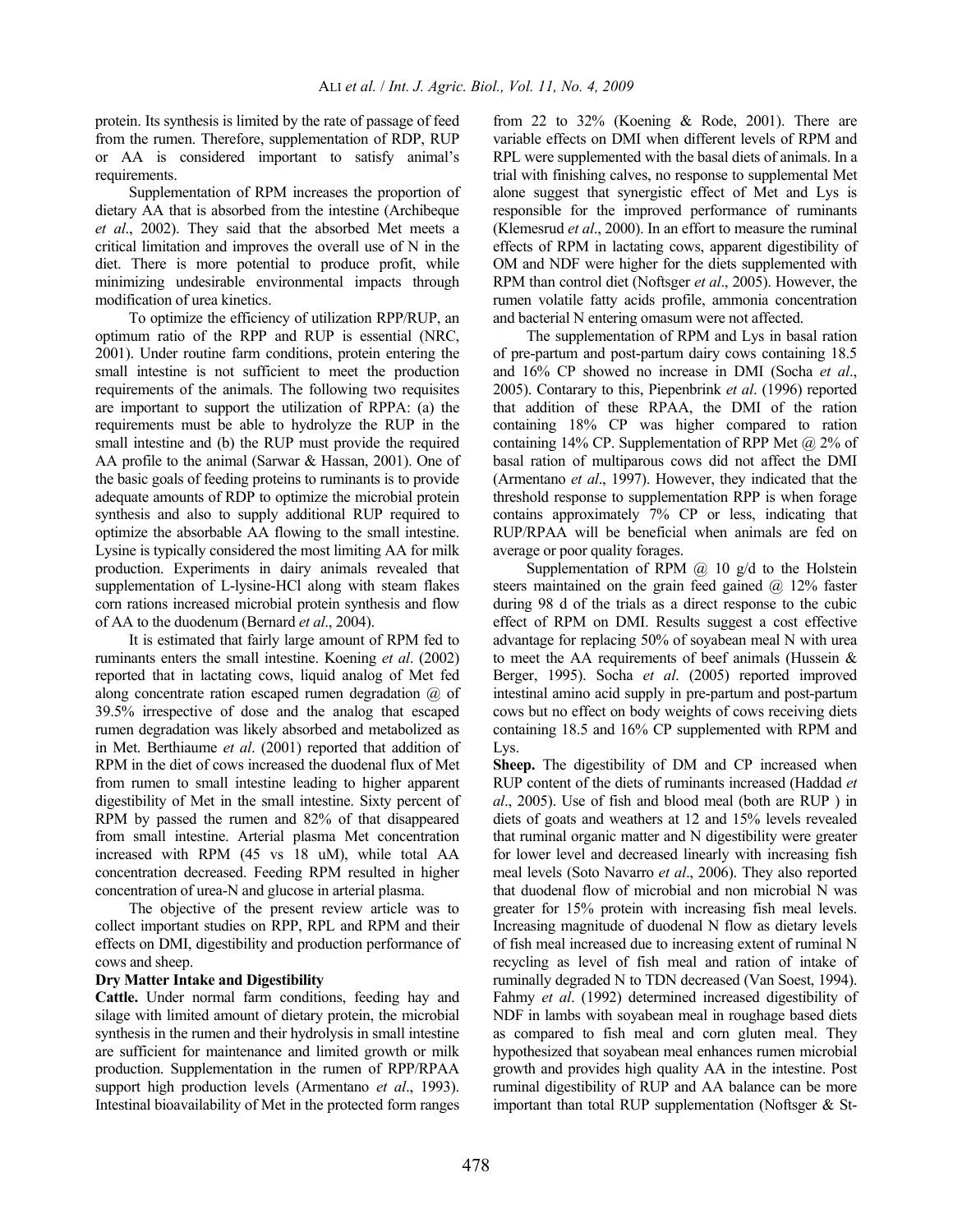**Table I. Effects of feeding varying levels of rumen protected amino acids on dry matter intake, observed in various studies** 

| <b>Diet</b>           |                | DM intake $(kg d^{-1})$ | <b>Reference</b>            |
|-----------------------|----------------|-------------------------|-----------------------------|
|                       | <b>Control</b> | AA suppl                |                             |
| Control, 13.7g RPL    | 23.8           | 24.1                    | Johnson et al. (2007)       |
| Control, 1.5g/d RPM   | 15.9           | 15.9                    | Berthiaume et al. (2006)    |
| Control, 18g RPM      | 23.2           | 24.5                    | Girard <i>et al.</i> (2005) |
| Control, RPL 0.1% DM  | 19.9           | 20.5                    | Noftsger et al. (2005)      |
| Control, 1og/d RPL    | 15.3           | 15.4                    | Bernard et al. (2004)       |
| Control RPM 91%, 104% | 23.2           | 23.6                    | Noftsger and St-            |
| of requirement        |                |                         | Pierre (2003)               |
| Control, 24g/d RPL    | 18.7           | 17.8                    | Misciattelli et al. (2003)  |
| Control, RPM 0.08% of | 23.8           | 25.3                    | Pruekvimolphan and          |
| the DM                |                |                         | Grummer (2001)              |
| Control, 100g RPLM    | 27.8           | 27.3                    | Liu et al. (2000)           |
| Control, RPM 20g/d    | 23.2           | 24.1                    | Overtoon et al. (1998)      |

**Table II. Effects of feeding varying levels of rumen protected amino acids on body weight, observed in various studies** 

| <b>Diet</b>                               |                         | Body weight gain (kg) Reference |                            |
|-------------------------------------------|-------------------------|---------------------------------|----------------------------|
|                                           | <b>Control</b>          | AA suppl                        |                            |
| Control, 1.5 g/d RPM                      | 73                      | $-9.4$                          | Berthiaume et al. (2006)   |
| Control, 24 g/d RPL                       | $0.11$ kg/d $0.30$ kg/d |                                 | Misciattelli et al. (2003) |
| Control, RPLM 113.7 g/d 0.35kg/d 0.30kg/d |                         |                                 | Robinson et al. (1998)     |
| Control, RPLM 139 g/d                     | 59                      | 04                              | Piepenbrink et al. (1996)  |
| Control, RPLM 70 g/d                      | $1.1$ kg/d              | 1.7kg/d                         | Rogers et al. (1987)       |

Pierre, 2003).

### **Growth Performance**

**Cattle.** Growing cattle fed diets low in RUP would benefit from the supplementation with limiting AA. Supplementation with Met, the first limiting AA, in diets with insufficient bypass protein improved N retention (Greenwood & Titgemeyer, 2000). However, Klemesrud *et al.* (2000) concluded that supplementation of metabolizable Lys rather than Met in finishing calves ration was responsible for improved performance.

 The beef cows consuming low quality forages with inadequate supply of metabolizable AA may limit protein accretion during pregnancy. Supplementation of a combination of urea and 5 g/d of RPM improved N retention and protein accretion during late pregnancy (Waterman *et al*., 2007). Methionine supplementation decrased daily urine N excretion and increased both the amount of N retained and the percentage of N digested that was retained by beef steers fed tall fescue hay. It is evident that supplemented Met can meet a specific dietary limitation by increasing the amount of N retention by the steers (Archibeque *et al*., 2002).

**Sheep.** Sheep can thrive well on all agro climatic conditions and can subsist on sparse vegetation (Habib *et al*., 2001). Fast growing sheep have protein requirements that exceed the amount provided by bacteria (ARC, 1998). The new protein feeding system for small ruminants emphasize on maximizing microbial protein supply to the intestine and completing it with dietary protein that escapes undegraded

from the rumen (Habib *et al*., 2001). Ruminants do not usually have dietary requirement of essential AA. However, when rumen microbial protein synthesis is limited or AA requirements are not met, the animal suffers due to deficiency (NRC, 1985). The quantity and quality of AA reaching the small intestine is influenced by microbial protein synthesis and supplemental protein source escaping the rumen (Titgemeyer *et al*., 1988). Sheep fed Lucerne and wheaten chaffs and infused abomassaly with casein and Met revealed that beneficial effect of the infused protein/AA were observed with Lucerne chaff only. This suggests that wool production was greater in response to sulphur containing AA/casein when basal diets were of high quality (Dove & Roberds, 1974). Supplemental RUP increases feed intake and body growth rate of sheep (Hassan & Bryant, 1986). Different RUP are high in essential AA, which flow to the small intestine thus improves performance of the animal (Blauwiekel *et al*., 1992).

 Can *et al*. (2004) reported that male lambs fed rations containing 16% CP+5% RUP increased DMI and feed efficiency. This finding is contrary to the report of Hussein and Jordan (1991). Inclusion of RUP in low quality roughage based diets increased the DMI, ME and CP intake in small ruminants maintained at neutral and high ambient temperatures (Ponnampalam *et al*., 2003). The DMI is significantly increased when RUP in the diet is sufficient. Haddad *et al.* (2001) determined the effect of optimum dietary CP in finishing rations of lambs. They used to 10 to 18% CP in the diets and found increased intake of dry matter and CP with increasing level of protein in the diets.

 The growth performance of lambs was improved by the supplementation of RUP in the diets (Habib *et al*., 2001). Growing Awassi lambs may require more Met for the last stage of finishing (Abdelrahman *et al*., 2003). These results were confirmed in a later study by Ponnampalam *et al*. (2006), who reported that fish meal resulted in better growth rates and feed efficiency as compared to canola meal and soybean meal. Contrary to the above reportes, Fahmy *et al*. (1992) observed that average daily gains of sheep were better with roughage based diets supplemented with soybean meal than those fish meal or corn gluten meal.

## **Milk Production and Composition**

**Cattle.** Supplementation of diet with Met and Met+Lys had no effect on milk, true protein and fat content in early lactating cows (Bertrand *et al*., 1998; Socha *et al*., 2005). There was slight increase of milk production by dairy cows in early or mid lactation with supplementation of RPM and Lys in basal rations with two levels of protein but milk protein was significantly increased (Armentano *et al*., 1993). Polan *et al*. (1991) reported that feeding of these AA to dairy cows with basal rations containing corn silage, ground corn with soyabean meal and corn gluten meal, fat corrected milk and milk protein yield were greater during early, mid and total lactation periods. Supplementation of RPM and Lys to cows fed 18 and 14% CP containing diets yielded more milk, total N and protein-N with protein rich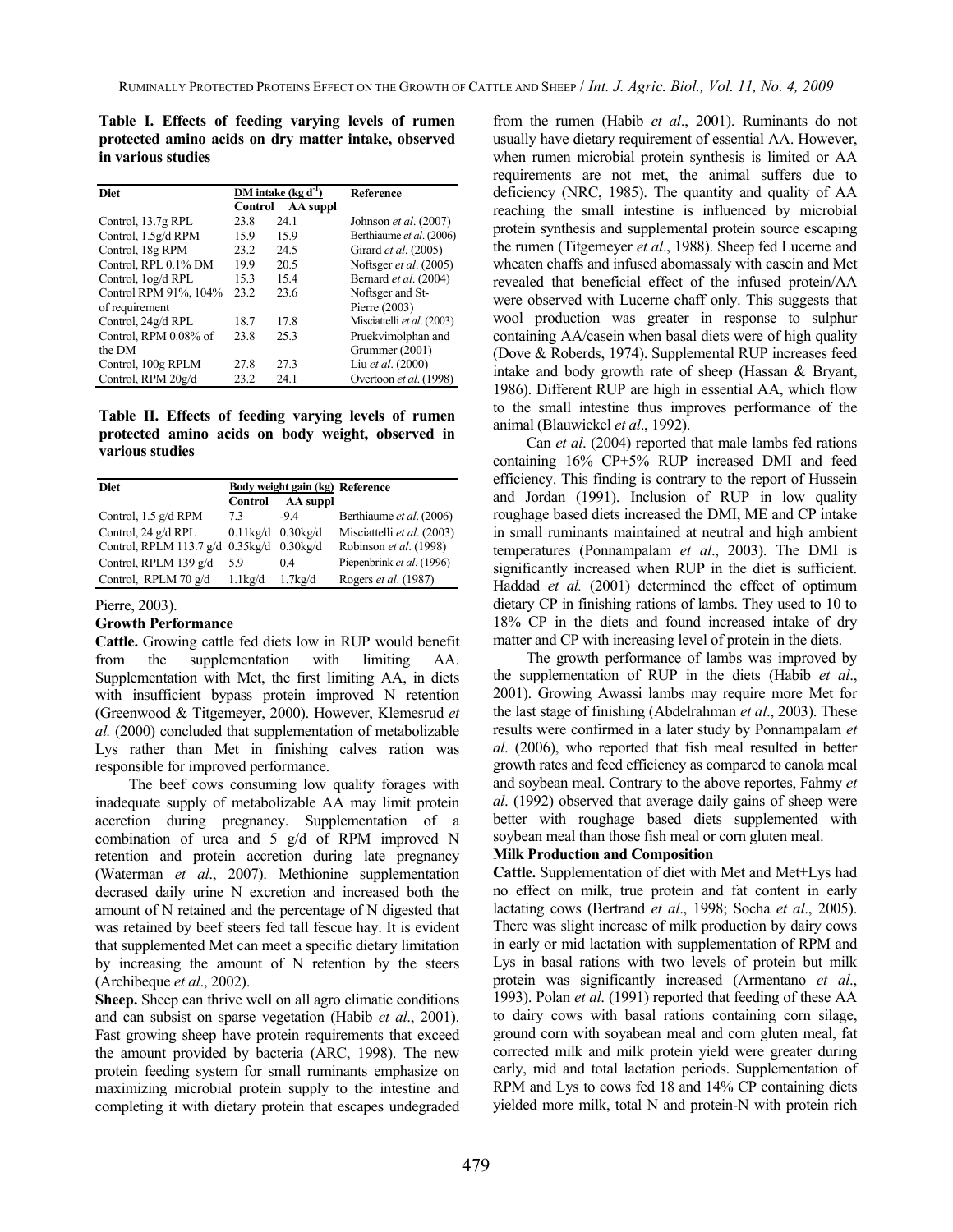| <b>Diet</b>                  |         | Milk vield      |         | Milk protein $(\text{kg } d^{-1})$ |         | Milk fat $(kg d-1)$ | Reference                         |
|------------------------------|---------|-----------------|---------|------------------------------------|---------|---------------------|-----------------------------------|
|                              | Control | <b>AA Suppl</b> | Control | <b>AA Suppl</b>                    | Control | <b>AA Suppl</b>     |                                   |
| Control, 13.7g RPL           | 40.1    | 41.2            | 1.23    | 1.27                               | 1.42    | 1.45                | Johnson et al. (2007)             |
| Control, 1.5g/d RPM          | 27.7    | 29.4            | 0.849   | 1.024                              | 0.945   | 0.898               | Berthiaume et al. (2006)          |
| Control, 18g RPM             | 33.9    | 34.1            | 1.315   | 1.163                              | 1.25    | 1.301               | Girard <i>et al.</i> (2005)       |
| Control, RPL 0.1% DM         | 38.5    | 38              | 1.12    | 1.12                               | 1.29    | 1.26                | Noftsger <i>et al.</i> (2005)     |
| RPM 91%, 104% of requirement | 42.9    | 46.6            | 1.28    | 1.44                               | 1.57    | 1.71                | Noftsger and St-Pierre (2003)     |
| Control, 24g/d RPL           | 32.8    | 33.7            | 1.015   | 1.059                              | 1.144   | 1.035               | Misciattelli et al. (2003)        |
| Control, RPM 0.08% of the DM | 36.4    | 38.1            | 1.06    | 1.14                               | 1.34    | 1.40                | Pruekvimolphan and Grummer (2001) |
| Control, 100g RPLM           | 32.8    | 32.8            | 1.06    | 1.07                               | 1.20    | 1.18                | Liu <i>et al.</i> (2000)          |
| Control, 3.3 RPM mg/kg DM    | 34.8    | 36.9            | 1.10    | 1.18                               | 1.55    | 1.62                | Tom overtoon (1999)               |
| Control, RPLM $113.7g/d$     | 33.85   | 33.92           | 1.09    | 1.10                               | 1.29    | 1.30                | Robinson et al. (1998)            |
| Control, RPLM 139g/d         | 27.3    | 25.7            | 0.94    | 0.89                               | 1.04    | 0.99                | Piepenbrink et al. (1996)         |
| Control, RPLM 55g/d          | 25.3    | 26.3            | 0.80    | 0.85                               | 0.92    | 0.92                | Donkin et al. (1989)              |

**Table III. Effects of feeding varying levels of rumen protected amino acids on milk yield and its composition, observed in various studies (Summary)** 

diets (Piepenbrink *et al*., 1996). Supplementation of rations of pre-partum and post-partum cows with RPM and Lys yielded more milk (Chapoutot *et al*., 1992; Schwab *et al*., 1995; Socha *et al*., 2005).

 Supplementation of 0.52% Met and 1.03% Lys to an alfalfa hay-concentrate based diet (1:1 ratio) may supply the ruminal microorganisms an optimal level of Met and Lys to improve ruminal fermentation and post-ruminal supply of metabolizable AA in the continuous culture system. Results of in *vivo* study confirmed the findings obtained from the *in vitro* study and indicate that positive responses of Met and Lys *in vivo* should be expected and profitable if correctly timed and supplemented at the proper concentrations. Data of the *in vivo* study suggested that supplementing free Met and Lys to Holstein cows in late lactation altered ruminal fermentation and post-ruminal supplies of metabolizable AA, but these impacts may have favoured energy partitioning to body tissue rather than elicit significant responses of milk production and milk contents. This is because (1) cows were in late lactation, (2) a short experimental period was utilized and (3) a less than optimal combination of Met and Lys was used in this study. Based on numerically greater milk efficiency and body weight gain observed in the treatment group when cows were in late lactation with positive energy balance, improvements in lactational responses should be expected when the ideal concentrations of Met and Lys are supplemented to cows in peak lactation (Chung, 2003).

 Four multiparous late-lactation cows were fed a basal ration designed to be co-limiting in intestinally absorbable supplies of Met and Lys. Cows were supplemented with no AA, Lys by abomasal infusion to 140% of the calculated intestinally absorbable requirement, Met by abomasal infusion to 140% of requirement, or both AA. Results show that negative effects on performance of lactating dairy cows can occur if Met is supplied at levels substantially in excess of calculated intestinally absorbable requirements, either alone or together with lysine (Robinson *et al*., 2000).

 Feeding RPM resulted in higher concentration of urea N and glucose in arterial plasma. Milk production and composition were, however, not affected (Piepenbrink *et al*.,

1998; Berthiaume *et al*., 2000). In later reports (Misciattelli *et al*., 2003; Rulquin *et al*., 2006), supplementation with RPM led to increase in milk fat and protein contents, respectively. They also observed that supplementation with RPL or Met numerically increased protein yield comparable to values reported in literature, but the treatment effects were not statistically significant. Efficiency of use of N for milk production was higher on feeding higher digestible RUP. Milk production, milk protein productions were not significantly different in supplemented group. However, RPM resulted in maximal milk and protein production along with maximum N efficiency by cows in production trials. This indicates that post-ruminal digestibility of RUP and AA balance can be more important than total RUP supplementation.

 No interactions between CP levels and supplementation of Met in cows were observed for milk production and its composition. Met supplementation did not affect N excretion in urine, feces and milk (Leonardi *et al*., 2003). The effects of a dietary supplement with calcium salts of fatty acids and Met hydroxyl analogue increased milk yield, milk lactose production and blood cholesterol concentration but did not improve reproductive performance, except in first lactation cows (Fahey *et al*., 2002). Holstein cows supplemented with 0, 30 and 60 g/day of slowly degraded RPM revealed higher plasma Met concentration with increasing dietary levels (Bach & Stern, 2000). Supplementary RUP had little effect on milk yield, milk protein content when crude protein content of the pastures were lower (Casals *et al*., 1999). Girard and Matte (2005) reported beneficial effects of vitamin  $B_{12}$  injection to lactating cows fed dietary supplements of folic acid and RPM. There was increased energy corrected milk yield, milk yield of solids, fat and lactose.

 Milk yield and its composition were not affected when cows were fed with or without RPM and Lys (Liu *et al*., 2000; Berthiaume *et al*., 2001). Net mammary intake of Met did not change with the addition of RPM. However, mammary extraction of Met decreased in a linear fashion in response to increased arterial inflow (Berthiaume *et al*., 2006). With silage diets, the supply of Met and Lys to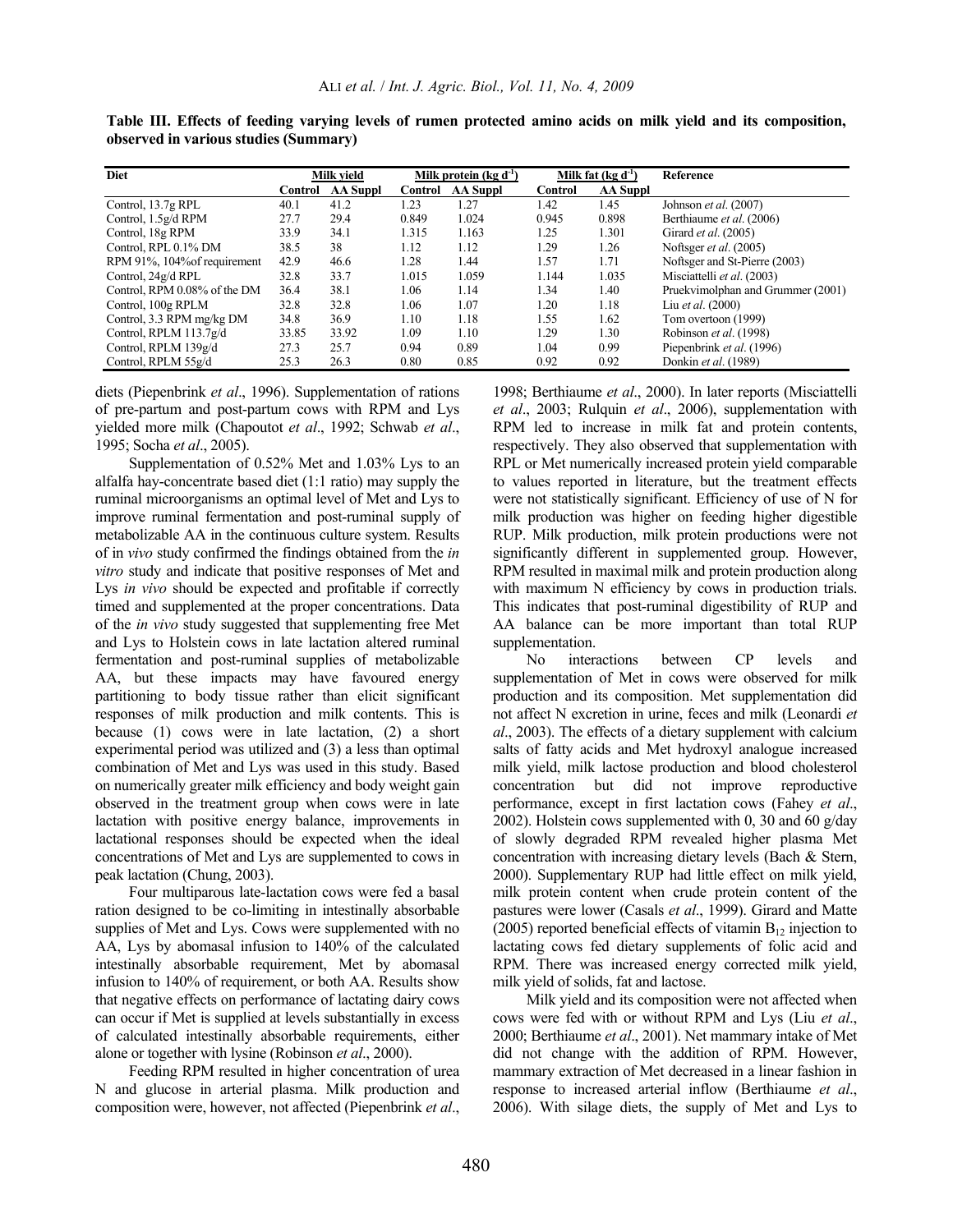duodenum is likely to be of low value because the rates of microbial protein synthesis in the rumen may be limiting for milk production (Chamberlain *et al*., 1986). Supplementation of RPM in feeds containing low level of RUP based on meat-bone meal and hydrolyzed feather meal enhanced milk, milk protein and milk fat contents. The results indicate that feeding hydrolyzed feather meal may not alleviate Met deficiency in lactating dairy cows (Preukvimolphan & Grummer, 2001).

 Feeding RPM and blood meal did not increase the milk yield but it increased the composition (Chung Wen *et al*., 2005). The dietary supplementation of RPL and Met improved the lactation performance of dairy cows (Watanabe *et al*., 2006). The D, L-Met and Met hydroxyl analogue performed similarly in promoting milk yield, milk fat and protein, linear somatic cell count, animal body condition and days to first service in dairy cows (Watanabe *et al*., 2006). Supplementation of Met showed best results in those animals fed low protein diets during early lactation (Krober *et al*., 2000; Lara *et al*., 2006).

 When Met and Lys were top-dressed on diets fed to non-lactating cows, no change in total tract N digestion were observed. No changes in microbial protein production or ruminal fermentation were observed. Adding Met and Lys did not change production or efficiency of production of milk or milk components in late lactating cows. These data indicate that providing supplemental Met and Lys during late lactation does not significantly improve the protein status of the cows and therefore may not improve milk production (Chung *et al*., 2006).

### **CONCLUSION**

Increasing RUP in the diet increased the duodenal flow of amino acid in small intestine. Post-ruminal supply of protein or rumen protected amino acids wass more important as compares to diets high in RUP value. Rumen protected amino acids must be provided in ruminant diet as they will be available in the small intestine for complete absorption. Among rumen protected amino acids, Met and Lys were limiting as their deficiency limited the milk production and growth of ruminant animals. Supplementation of these amino acids was especially useful in rations with particularly low protein content.

#### **REFERENCES**

- Abdelrahman, M.M., A.M. Numan, A.L Rayyan, T. Faisal, Awarded and A.Y. Alazzeh, 2003. The effect of Dietry Levels of Zinc-Methionine on the Performance of Growing Awassi Lambs. *Pakistan J. Biol. Sci*., 6: 979–983
- ARC, 1998. *Nutrient Requirements of Ruminant Livestock*. Supplement 1. Commonwealth Agricultural Bureaux, England
- Archibeque, S.I., J.C. Burns and G.B. Huntington, 2002. Nitrogen metabolism of beef steers fed endophyte-free tall fescue hay: Effect of ruminally protected methionine supplementation. *J. Anim. Sci*., 80: 1344–1351
- Armentano, L.E., S.M. Swain and G.A. Ducharme, 1993. Lactation response to ruminally protected methionine and lysine at two amounts of ruminally available nitrogen. *J. Dairy Sci.*, 76: 2963
- Armentano, L.E., S.J. Bertics and G.A. Ducarme, 1997. Response of lactating cows to methionine or methionine plus lysine added to high protein based on alfalfa and heated soybeans. *J. Dairy Sci.*, 80: 1194–1199
- Bach, A. and M.D. Stern, 2000. Measuring resistance to runinal degradation and bioavailability of ruminally protected methionine. *Anim. Feed Sci. Technol*., 84: 23–32
- Bernard, J.K., P.T. Chandler, J.W. West, A.H. Parks, H.A. Amos, M.A. Froetschel and D.S. Trammell, 2004. Effect of supplemental L-Lysine –HCl and corn source on rumen fermentation amino acid follow to the small intestine. *J. Dairy Sci.*, 87: 399–405
- Bertrand, J.T., F.E. Pardue and T.C. Jenkins, 1998. Effect of ruminally protected amino acids on milk yield and composition of Jersey cows fed whole Cotton seed. *J. Dairy Sci.*, 81: 2215–2220
- Berthiaume, R., H. Lapierre, M. Stevenson, N. Cote and B.W. McBride, 2000. Comparison of the *in situ* and *in vivo* intestinal disappearance of ruminally protected methionine. *J. Dairy Sci.*, 83: 2049–2056
- Berthiaume, R., P. Dubreuil, M. Stevenson, B.W. McBride and H. Lapierre, 2001. Intestinal disappearance and mesenteric and portal appearance amino acids in dairy cows fed ruminally protected methionine. *J. Dairy Sci*., 84: 194–203
- Berthiaume, R., M.C. Thivierge, R.A. Patton, P. Dubreuil, M. Steveson, B.W. McBride and H. Lapierre, 2006. Effect of Ruminally Protected Methionine on Splanchnic Metabolism of Amino Acids in Lactating Dairy Cows. *J. Dairy Sci.*, 89: 1621–1634
- Blauwiekel, R., S. Xu and J.H. Harrison, 1992. The use of cereal grains and by-product feeds to meet the amino acid requirement of dairy cattle. *In: Proc. 27<sup>th</sup> Pacific Northwest Animal Nutrition Conf., pp: 225–* 236. Spokane, WA
- Can, A., N.D. Denek and S. Tufenk, 2004. Effect of escape protein level on finishing performance of Awassi lambs. *Small Rumin. Res*., 55: 215–219
- Casals, R., G. Caja, S. Xavier, C. Torre and S. Caklsamiglia, 1999. Effect of calcium soaps and rumen undegradable protein on the milk production and composition of dairy ewes. *J. Dairy Res*., 66: 177–191
- Chamberlain, D.G., P.C. Thomas and J. Quig, 1986. Utilization of silage nitrogen in sheep and cows: amino acids composition of the duodenal digesta and rumen microbes. *Grass Forag. Sci*., 41: 31–38
- Chapoutot, P., P. Schmidely, D. Sauvant, J.C. Robert and B. Sloan, 1992. Influence of a ruminally protected blend of methionine and lysine on the dairy cow nutrition and production. *J. Dairy Sci.*, 75: 199
- Chung, Y.H., 2003. Effects of free methionine and lysine on *in vitro* fermentation and *in vivo* performance and ruminal fermentation of late Ho; stein cows. *M.Sc. Thesis*. The interdepartmental program in animal and dairy sciences, Chinese Culture University, Taiwan
- Chung, Y.H., H.G. Bateman, C.C. Williams, C.C Stanley, D.T. Gantt, T.W. Bruad, L.L. Southern, J.D. Ward, P.G. Hoyt and G.A. Sod, 2006. Effects of methionine and lysine on fermentation *in vitro* and *in vivo*, nutrient flow to the intestine and milk production. *J. Dairy Sci.*, 89: 1613–1620
- Chung Wen, L., C. Kuen Jaw, Y. Der Wei, J. Der Fang and C. Shi Chuan, 2005. The effects of supplementation of blood meal and protected methionine on milk production, ruminal and blood characteristics of Holstein-Friesian cows. *J. Taiw. Liv. Res*., 38: 75–85
- Dove, H. and G.E. Roberds, 1974. Effect of abomasal infusion of methionine, casein and starch plus methionine on the wool. *Australian J. Agric. Res*., 25: 945–956
- Fahey, J., J.F. Mee, D.O.' Callaghan and J.J. Murphy, 2002. Effect of calcium salts of fatty acids and calcium salt of methionine hydroxyl analogue on reproductive responses and milk production in Holstein-Friesian cows. *Anim. Sci*., 74: 145–154
- Fahmy, M.H., J.M. Boucher, L.M. Poste, R. Gregoire, G. Bulter and J.E. Comeau, 1992. Feed efficiency, carcass characteristics and sensory quality of lambs, with or without prolific ancestry, fed diets with different protein supplements. *J. Anim. Sci*., 70: 1365–1374
- Girard, C.L. and J.J. Matte, 2005. Effect of intramuscular injections of vitamin B<sub>12</sub> on lactation performance of dairy cows fed dietary supplements of folic acid and rumen-protected methionine. *J. Dairy Sci.*, 88: 671–676
- Greenwood, R.H. and E.C. Titgemeyer, 2002. Limiting amino acids for growing Holstein steers limit-fed soybean hull-based diets. *J. Anim. Sci*., 78: 1997–2004